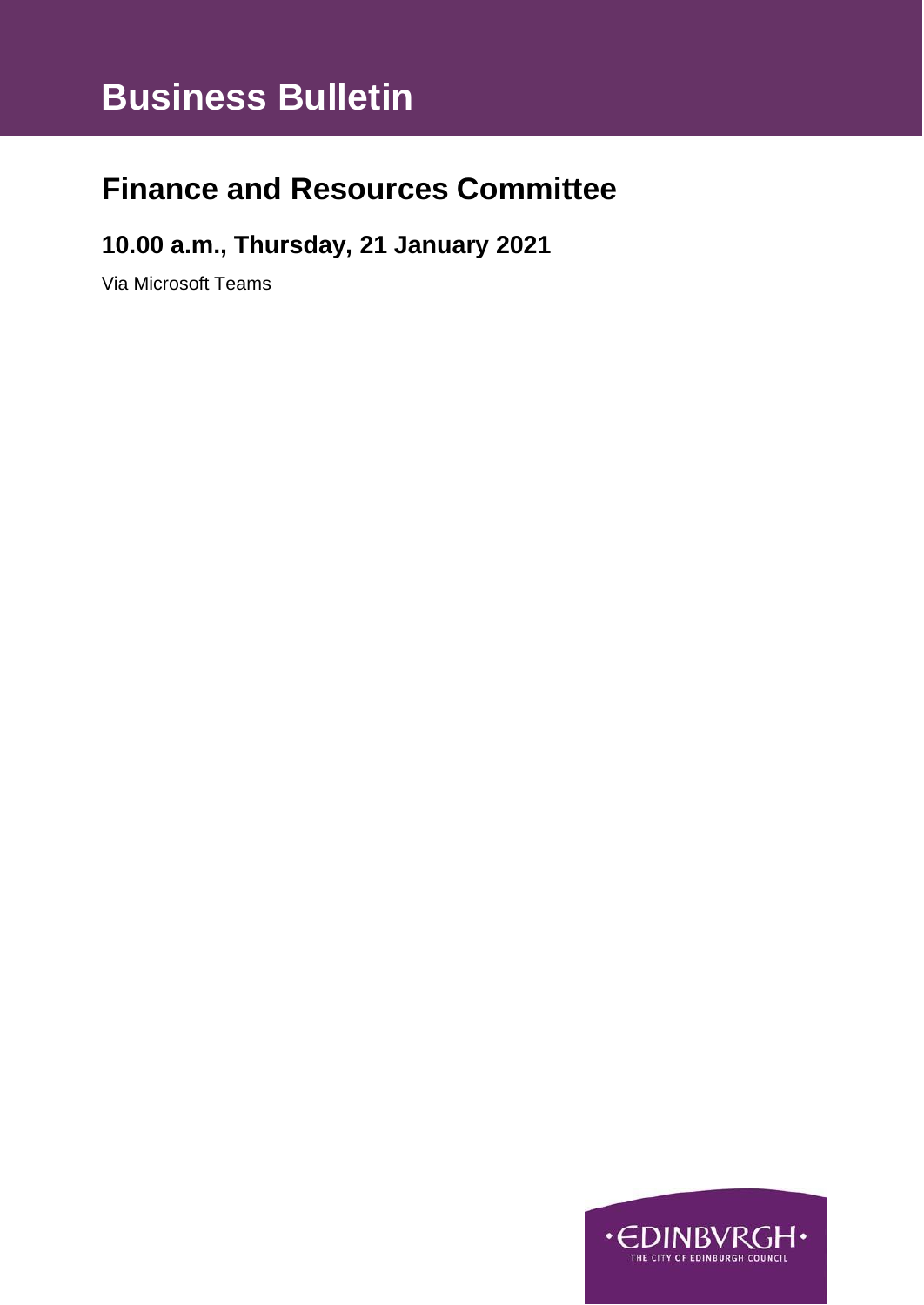# **Finance and Resources Committee**

### **Convener:**

**Convener:** Convener Councillor Rob Munn



Vice-Convener Councillor Joan Griffiths



### **Members: Contact:**

Councillor Chas Booth Councillor Graeme Bruce Councillor Gavin Corbett Councillor George Gordon Councillor Graham Hutchison Councillor Andrew Johnston Councillor Alasdair Rankin Councillor Neil Ross Councillor Mandy Watt

[Rachel](mailto:Blair.Ritchie@edinburgh.gov.uk) Gentleman Committee Services [rachel.gentleman@edinb](mailto:rachel.gentleman@edinburgh.gov.uk) [urgh.gov.uk](mailto:rachel.gentleman@edinburgh.gov.uk) 0131 529 4107

Sarah Stirling Committee Services [sarah.stirling@edinburgh](mailto:sarah.stirling@edinburgh.gov.uk) [.gov.uk](mailto:sarah.stirling@edinburgh.gov.uk) 0131 529 3009